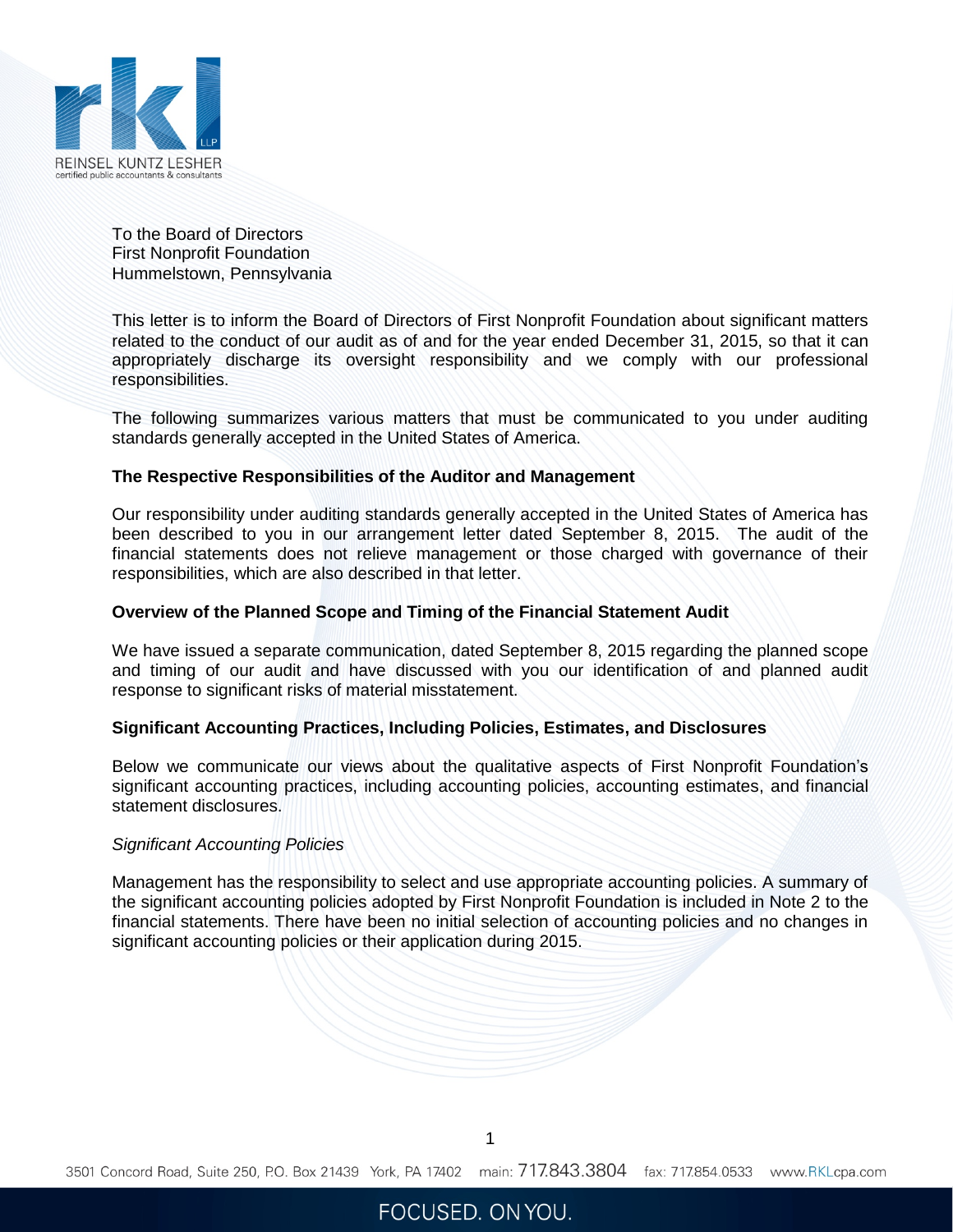## *Significant Accounting Estimates*

Accounting estimates are an integral part of the financial statements prepared by management and are based on management's current judgments. Those judgments are normally based on knowledge and experience about past and current events and assumptions about future events. Certain accounting estimates are particularly sensitive because of their significance to the financial statements and because of the possibility that future events affecting them may differ markedly from management's current judgments.

The most sensitive accounting estimates affecting the financial statements are the fair market value of investments, which were based on quoted and published market value.

We evaluated the key factors and assumptions used to develop the estimates and determined that they are reasonable in relation to the basic financial statements taken as a whole.

### *Financial Statement Disclosures*

Certain financial statement disclosures involve significant judgment and are particularly sensitive because of their significance to financial statement users. The most sensitive disclosures affecting First Nonprofit Foundation's financial statements relate to investments.

### **Audit Adjustments**

Professional standards require us to communicate to you all material, corrected misstatements that were brought to the attention of management as a result of our audit procedures. There were no such misstatements.

### **Uncorrected Misstatements**

The uncorrected misstatements that management has concluded are not individually, or in the aggregate, material to the financial statements are provided as an attachment. We agree with management's conclusion in that regard.

### **Disagreements with Management**

For purposes of this letter, professional standards define a disagreement with management as a matter, whether or not resolved to our satisfaction, concerning a financial accounting, reporting, or auditing matter, which could be significant to First Nonprofit Foundation's financial statements or the auditor's report. No such disagreements arose during the course of the audit.

### **Consultation with Other Accountants**

We are not aware of any consultations management had with other accountants about accounting or auditing matters.

### **Significant Issues Discussed or Subject to Correspondence with Management**

We did not identify any significant unusual transactions, or significant accounting policies in controversial or emerging areas for which there is a lack of authoritative guidance or consensus. No significant issues arising from the audit were discussed with or the subject of correspondence with management.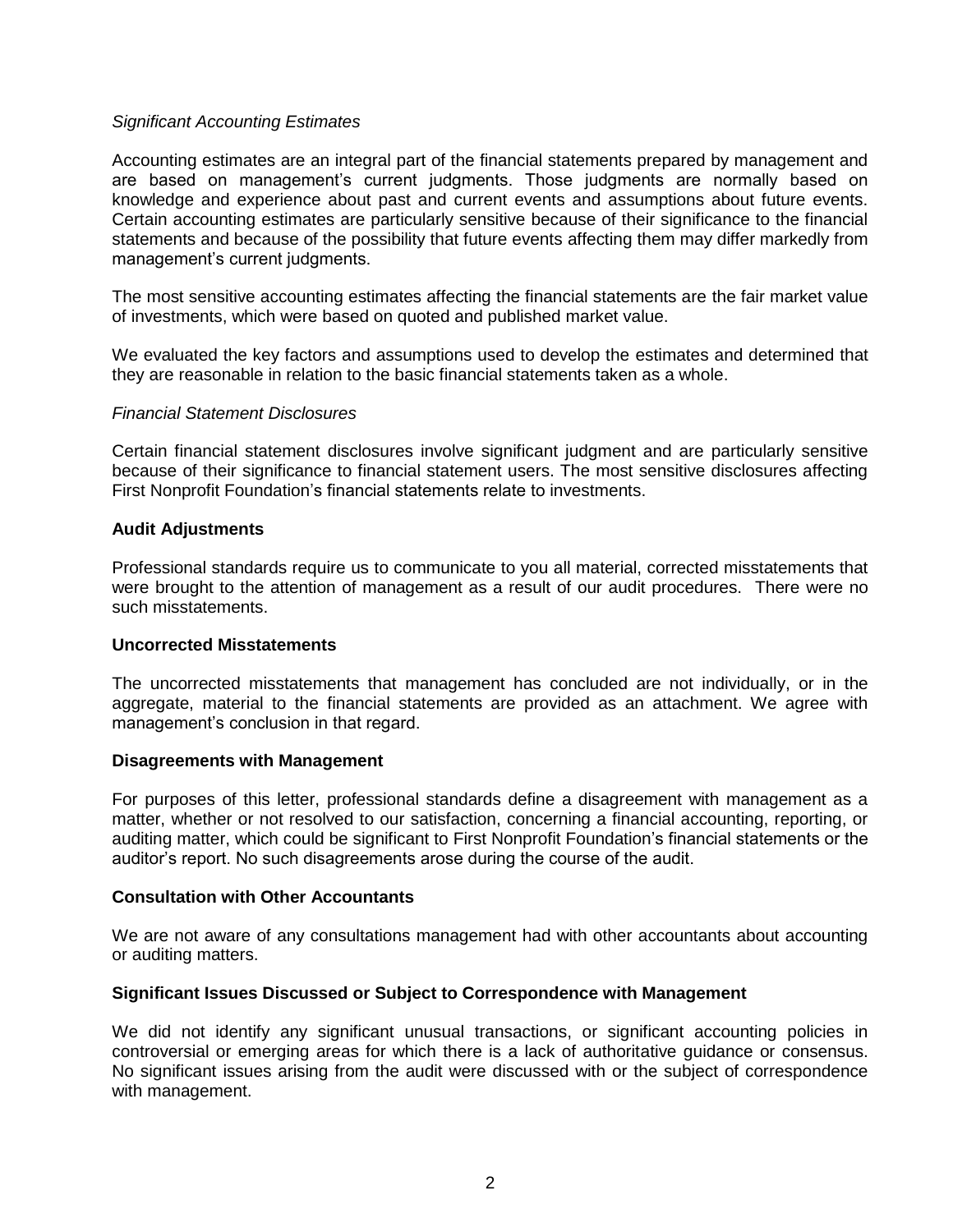# **Difficulties Encountered in Performing the Audit**

We encountered no difficulties in dealing with management relating to the performance of the audit.

### **Management Representations**

We have requested certain written representations from management, which are included in the management representation letter dated March 24, 2016.

## **Closing**

We will be pleased to respond to any questions you have about the foregoing. We appreciate the opportunity to continue to be of service to First Nonprofit Foundation.

This report is intended solely for the information and use of the Board of Directors and is not intended to be, and should not be, used by anyone other than these specified parties.

Reinsel Kinty Lesher UP

March 24, 2016 York, Pennsylvania